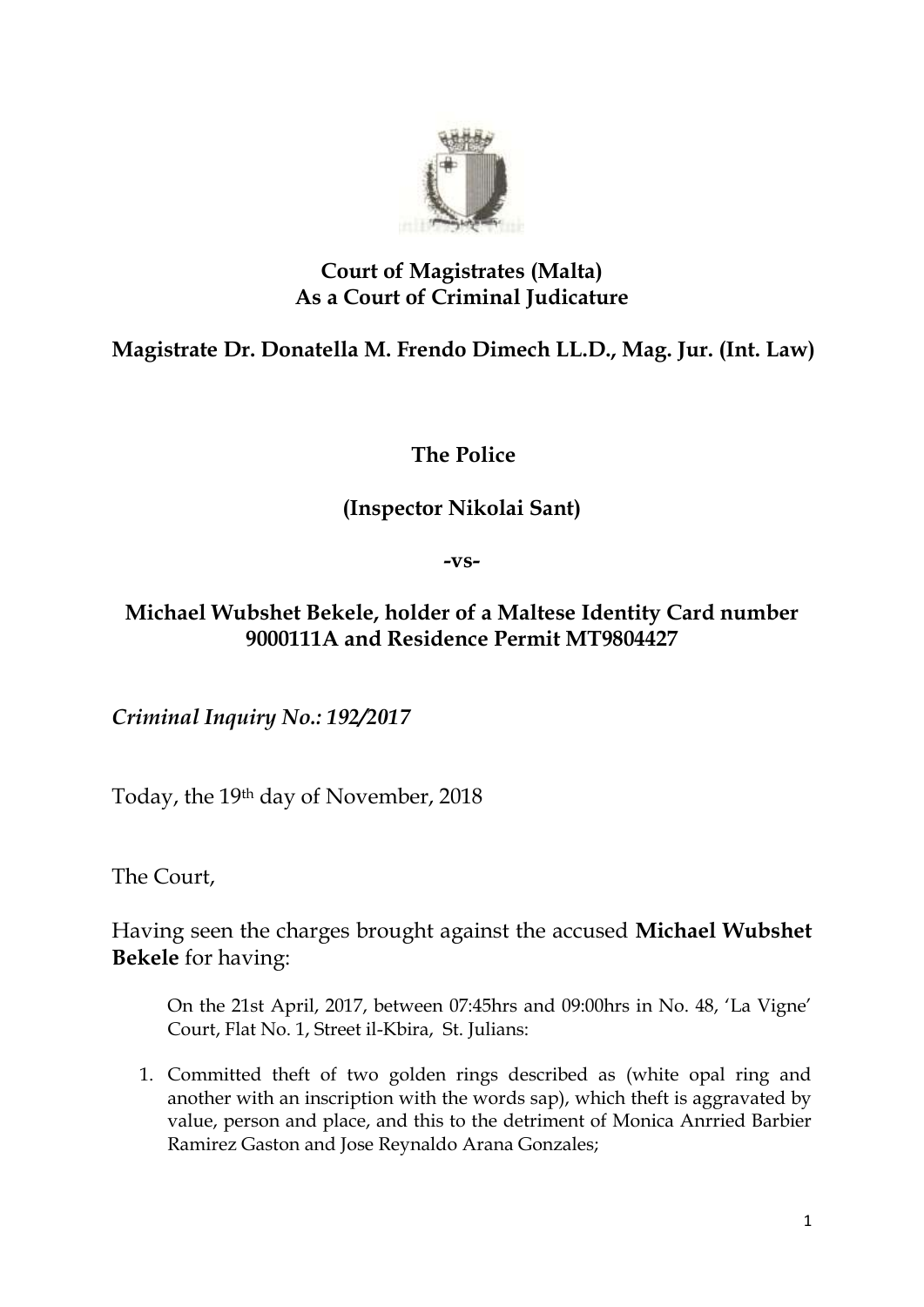2. With the intent to steal a watch and after having manifested such intent by overt acts which were followed by the commencement of the execution of the crime when the crime was not completed in the consequence of some accidental cause independent of the will of the offender and if the theft had occured the value of the mentioned watch would exceed two hundred and thirty-two euro and ninety-four cents (€232.94) but less than two thousand and three hundred and twenty-nine euro and thirty-seven cents  $(E2, 329.37)$ , and this to the detriment of Monica Anrried Barbier Ramirez Gaston and Jose Reynaldo Arana Gonzales;

Having seen the Attorney General's consent so that this case be tried summarily and having heard the accused declare that he has no objection that the case be so tried.

Having heard the accused declare that he does not object to the case being tried summarily by this Court.

Having heard witnesses.

Having seen all the acts and documents exhibited;

Having heard the prosecution and defence counsel make their submissions;

Considers,

Whereas **Monica Barbieri** testified that the accused, was employed by General Cleaners, the agency the services of which she engaged for the cleaning of windows in her residence. The accused had already gone to do this work 5 or 6 times before. On the day in question after the accused had cleaned the kitchen and hall windows, he had proceeded to clean her bedroom. Since she did not allow him to enter her daughter's bedroom, the accused used to clean the windows of her daughter's room by accessing the windows from the balcony of the main bedroom. Witness describes how at one point she was sitting at a desk next to her daughter's room, thereby having the accused in her line of vision, and *"I saw him that he wanted to take it [a gold watch which was in her daughter's room] and I told him "Hey, hey""* adding that she had remained looking at him when she had seen that he had started walking in the direction of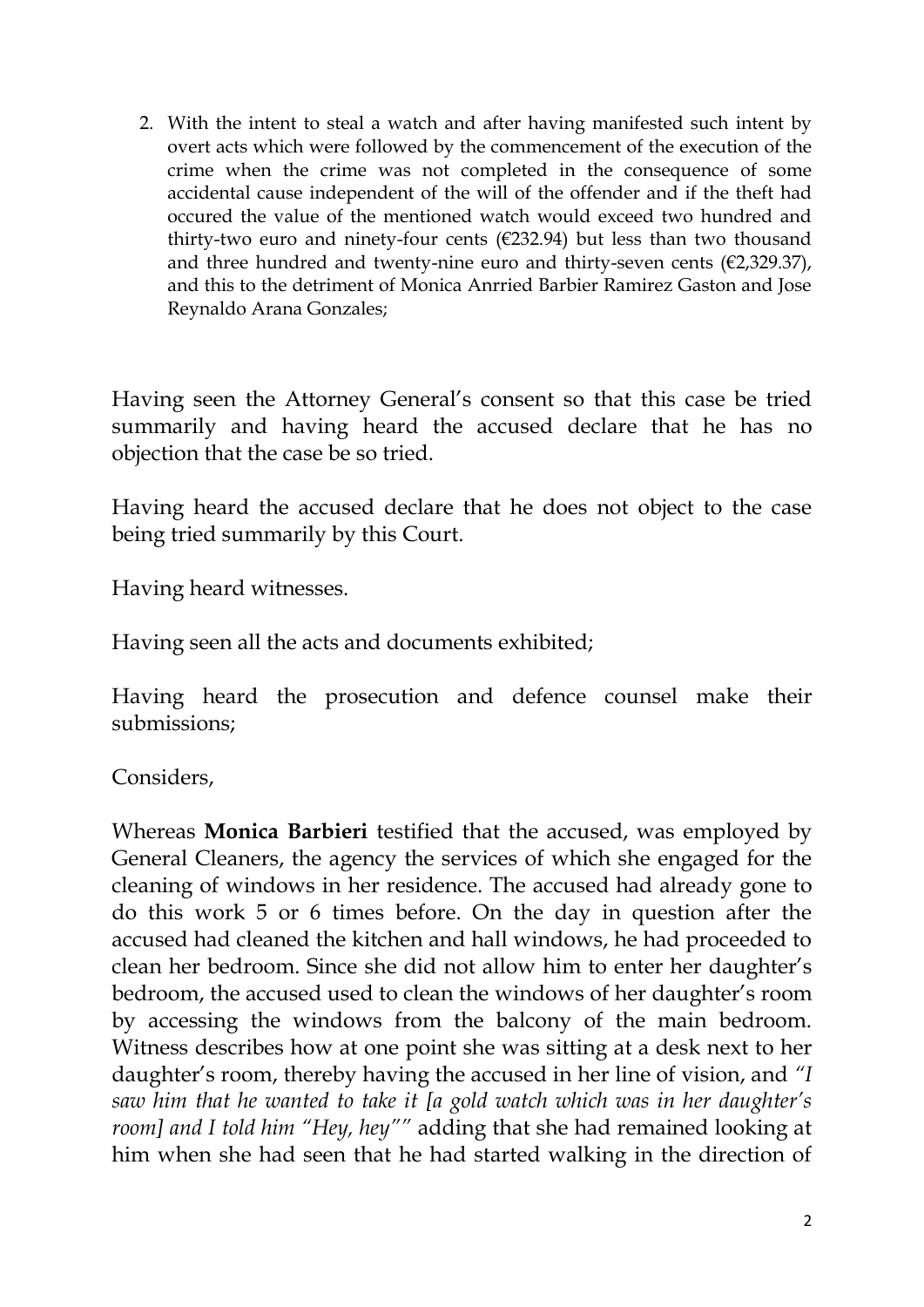her daughter's room.<sup>1</sup> There had been no reason for him to enter that bedroom since the windows had already been cleaned when the accused had accessed same through the common balcony shared by both bedrooms. When the witness went into her bedroom she realised that a ring she normally kept in a pot on her bedside table had gone missing, as was her husband's ring which was kept on the other bedside table.<sup>2</sup>

Monica Barbieri goes on to explain that when she stopped the accused from touching the watch *"He was nervous and he wanted to leave…He told me "I didn't took it""*. She then asked him to sign the paper<sup>3</sup> which shows that work was carried out by General Cleaners in order to have proof that he was in that apartment. Witness adds that on the said day the accused had appeared worried when on previous occasions he looked happy and cleaned well.<sup>4</sup> Strangely enough the witness mentions that she insisted that the accused take a yoghurt and biscuits before he left since he didn't want them.<sup>5</sup> **The witness confirms that the accused was still in the house when she had remarked that the rings had gone missing, and he had denied that he took them and even showed her his shoes to see there was nothing in them**. <sup>6</sup> This fact gathers relevance when the daughter testimony is examined.

The last time she had seen the ring was that very same morning and it cost around  $E1,200-E1,300$ . At no point did she see him touch the rings, only the watch. A report was filed the following day.<sup>7</sup> Upon crossexamination, the witness points out that the accused was carrying a haversack and although he had taken out his pockets, he never opened the haversack and she certainly never frisked him although he had told her to do so *"I cannot touch him".<sup>8</sup>* Although her wedding ring was in the same pot on her bedside table that was not touched.<sup>9</sup> She explains that the gold watch was on a desk in her daughter's room next to the door which was left open. Witness confirms that the form she asked him to

1

- <sup>5</sup> Fol.49
- <sup>6</sup> Fol.50
- <sup>7</sup> Fol.52
- <sup>8</sup> Fol.53
- <sup>9</sup> Fol.54

<sup>1</sup> Fol.46-47

<sup>2</sup> Fol.47-48

<sup>3</sup> **Dok. MP1 a fol.42**

<sup>4</sup> Fol.48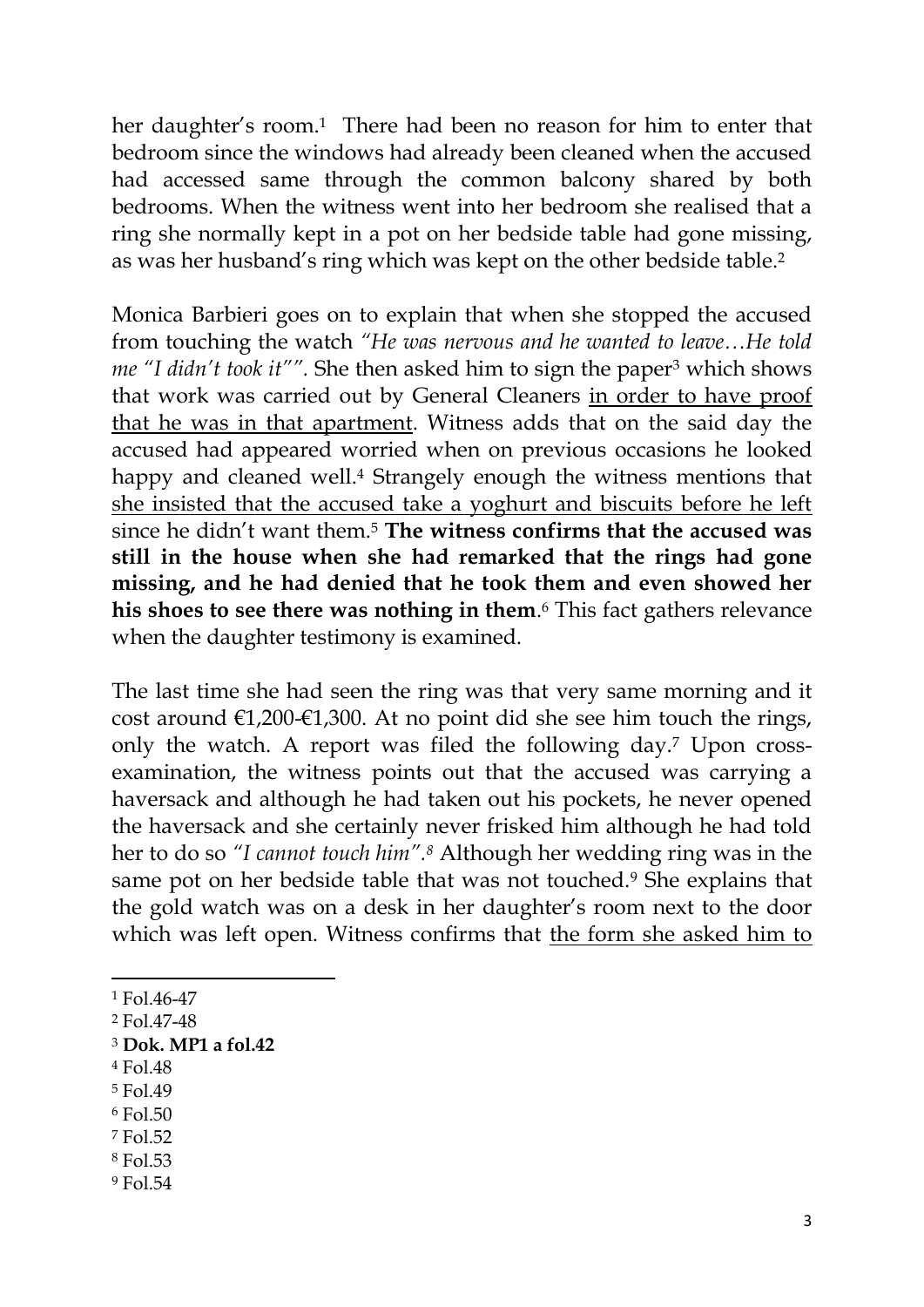sign had been signed on previous occasions too. <sup>10</sup> She also confirms that once he had signed she forced him to take the yoghurt *""Take it", "Take it", "Take it"".* Sometime after he had left he returned to her house to say that he never took anything *"Mrs I didn't took anything".<sup>11</sup>*

Whereas **Maria Pia Arana Barbier**, daughter of the injured party, testified that she was in the shower when she heard her mother exclaim *"my rings, my rings".<sup>12</sup>* When she came out even the accused was looking for her mum's ring since at that time only one ring was noticed as having gone missing and she thought that maybe she had lost it.<sup>13</sup> The accused had asked for her mother's signature on the document already mentioned and he appeared nervous and in a hurry to leave.<sup>14</sup> This witness claims that her mother called her father to inform him that the ring had gone missing and he asked her to check whether his ring was still there; that is when they realised the second ring was gone and put two and two together, but by that time, according to this witness, the accused had already left their house. 15

This is precisely where certain inconsistencies and contradictory statements become apparent. The Court notes that in the document the said witness makes mention of is that headed *"Satisfactory Job Sheet".<sup>16</sup>* Whilst the daughter mentions that the asked for her mother's signature,<sup>17</sup> the mother testifies that it was she that wanted the accused to sign to prove he had been in the house!<sup>18</sup>

However, the said document does not merely carry the accused's signature but also that of the client. The court is rather baffled by the fact that if one merely wanted to secure evidence that the accused was present in the apartment – not to underline the fact that her daughter was also home at the time and could easily attest to this – all the injured party had to do was ask the accused to sign the form, which he duly did!

- 1 <sup>10</sup> Fol.56
- <sup>11</sup> Fol.57
- <sup>12</sup> Fol.37
- <sup>13</sup> Fol.38
- <sup>14</sup> Fol.39
- <sup>15</sup> Fol.40
- <sup>16</sup> Fol.42
- <sup>17</sup> Fol.39
- <sup>18</sup> Fol.48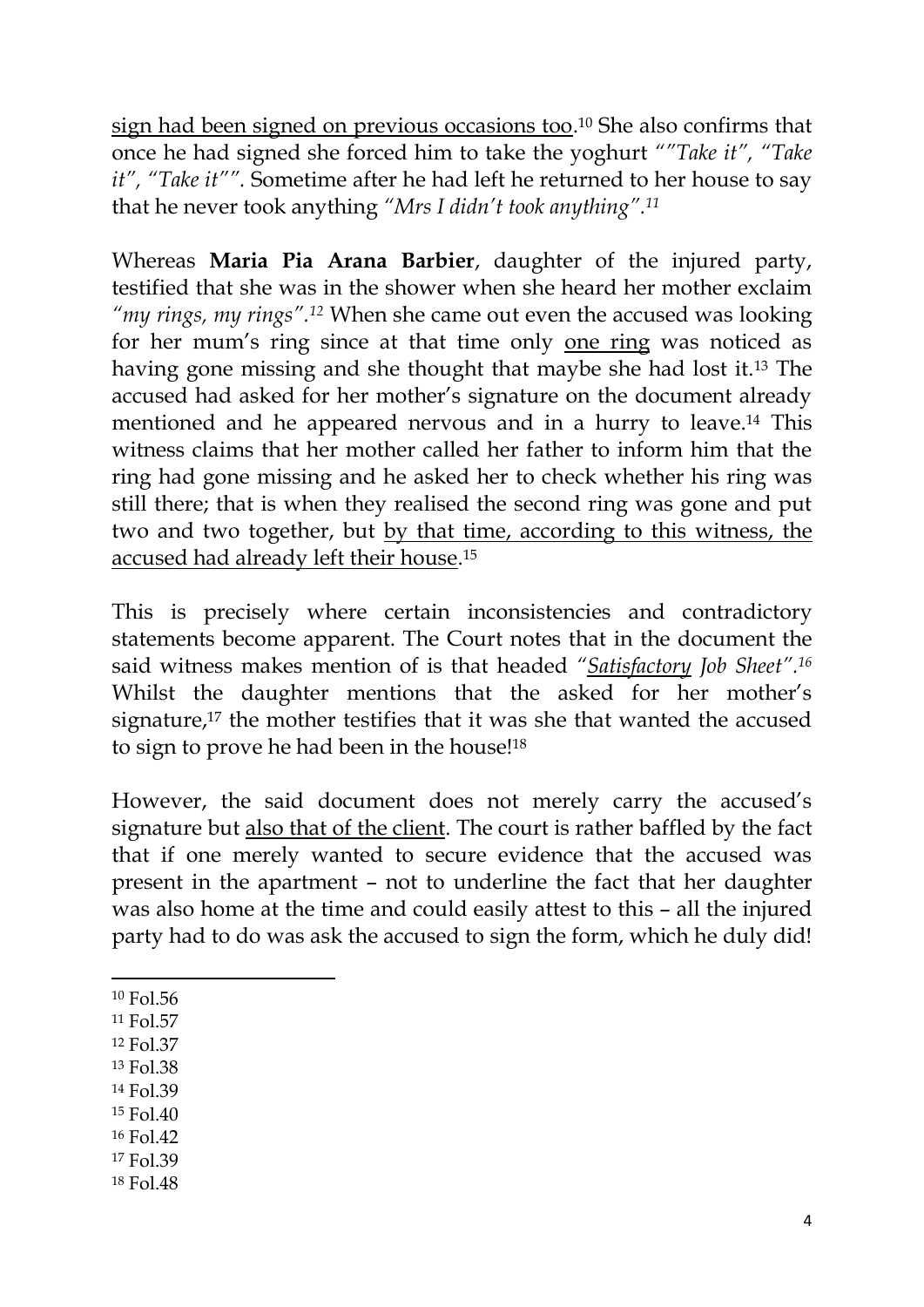Instead she went as far as signing the form herself clearly indicating her satisfaction with the job done but added the instruction *"Come back May 26 early in the morning".* Further incomprehension regarding the injured party's attitude arises given that by her own admission, immediately after she had accused Bekele of stealing from her, she proceeded to force him to take a yoghurt with him when it was time for him to leave the apartment having carried out his job!

Another inconsistency comes to the fore. Whilst the daughter explains that it was only after the accused left that her mother proceeded to check whether her father's ring had gone missing, thus indicating that whilst Bekele was in the house the issue was only with one ring, throughout her testimony the mother makes mention of rings, in the plural, as having been noticed as missing with this happening whilst the Bekele was still very much in the house -

*"Witness: I told him give me back my rings and that nothing would happen, I wouldn't say nothing just give me my rings back".*<sup>19</sup>

Again -

*"Prosecution: So am I understanding correctly that the thought "my rings, my rings, my rings" happened after he left?*

*Witness: No he was there when I said that…….I told Pia..my daughter, I told her "Pia, Pia, my rings" and actually I said it in English. My rings I say in English….*

*Court: So the accused heard you say those words*

*Witness: Yes".<sup>20</sup>*

To this one must add that when the mother was asked by the prosecution whether she had contacted anyone before checking whether her husband's ring had gone missing she says *"No after".<sup>21</sup>*

**.** 

<sup>19</sup> Fol.50

<sup>20</sup> Fol.49

<sup>21</sup> Fol.48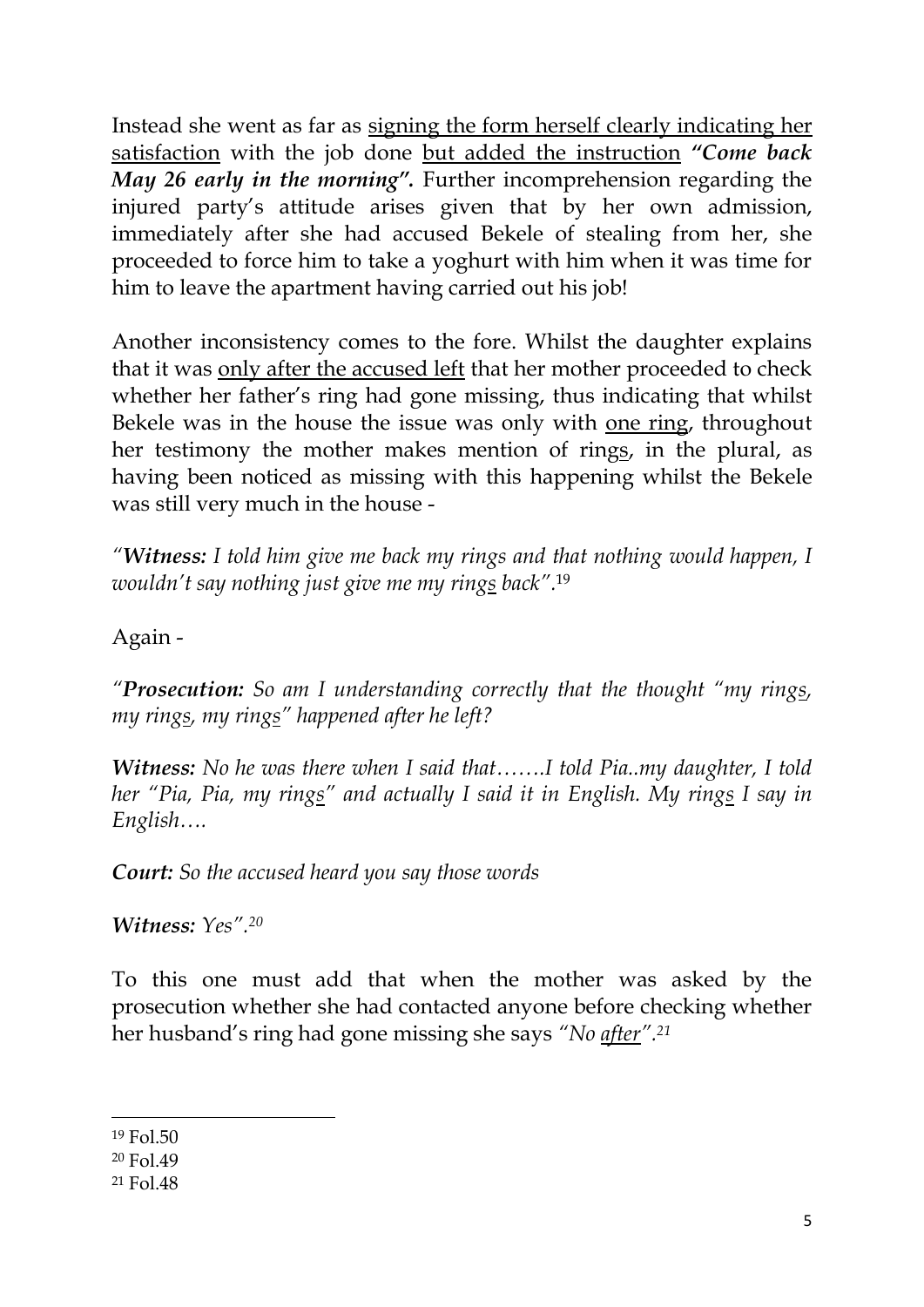Nor does the daughter's testimony that suspicion fell upon the accused once he had left the house make much sense, given that the mother clearly states that the accused had offered for her to frisk him and showed her his shoes to protest his innocence. Moreover, he had returned to tell her he didn't steal anything.

Indeed, if the mother truly suspected the accused had put the rings in the haversack, there was nothing impeding her from calling her daughter and they would ask him to empty it. Another ploy to keep the accused in the house until he could have been convinced to do so would have been refusing to sign the form. Instead it was signed by the mother who proceeded to ask him to return the following month and he was sent off with a yogurt and cookies<sup>22</sup> even when he refused it!!

Whereas **Jose Reynaldo Arana Gonzales**, was not present on the day these events unfolded in his house. The witness confirms that the last time he had seen the ring was from the night before.<sup>23</sup> It is also of significance to highlight the fact that the accused was still in the house when his wife called him to inform her that her ring was missing and it was right there and then he asked her to check whether his ring was there, so much so he indicates that the call was made between 8 and 9 am. This contradicts outright the daughter's version that her father's ring was noticed as missing after the accused left! The *Satisfaction Job Sheet* indicates that the accused delivered his services between 7:30am and 9:15am; <sup>24</sup> this corroborates the father's account.

Whereas the accused released a statement wherein he vehemently denied his involvement in the theft. He then proceeded to give details which find corroboration in the facts as presented to this Court, namely the fact that initially there was no real suspicion in his actions – **would a person suspected of theft be asked to return a month later, be certified as having done a satisfactory job and then be sent off with yogurt and cookies?** The accused states that he had asked the mother to call the police but she refused *"Moreover she stated that she was sorry in blaming me and then she told me that I could go".<sup>25</sup>*

1

- <sup>23</sup> Fol.31
- <sup>24</sup> Fol.42
- <sup>25</sup> Fol.10

<sup>22</sup> Fol.41